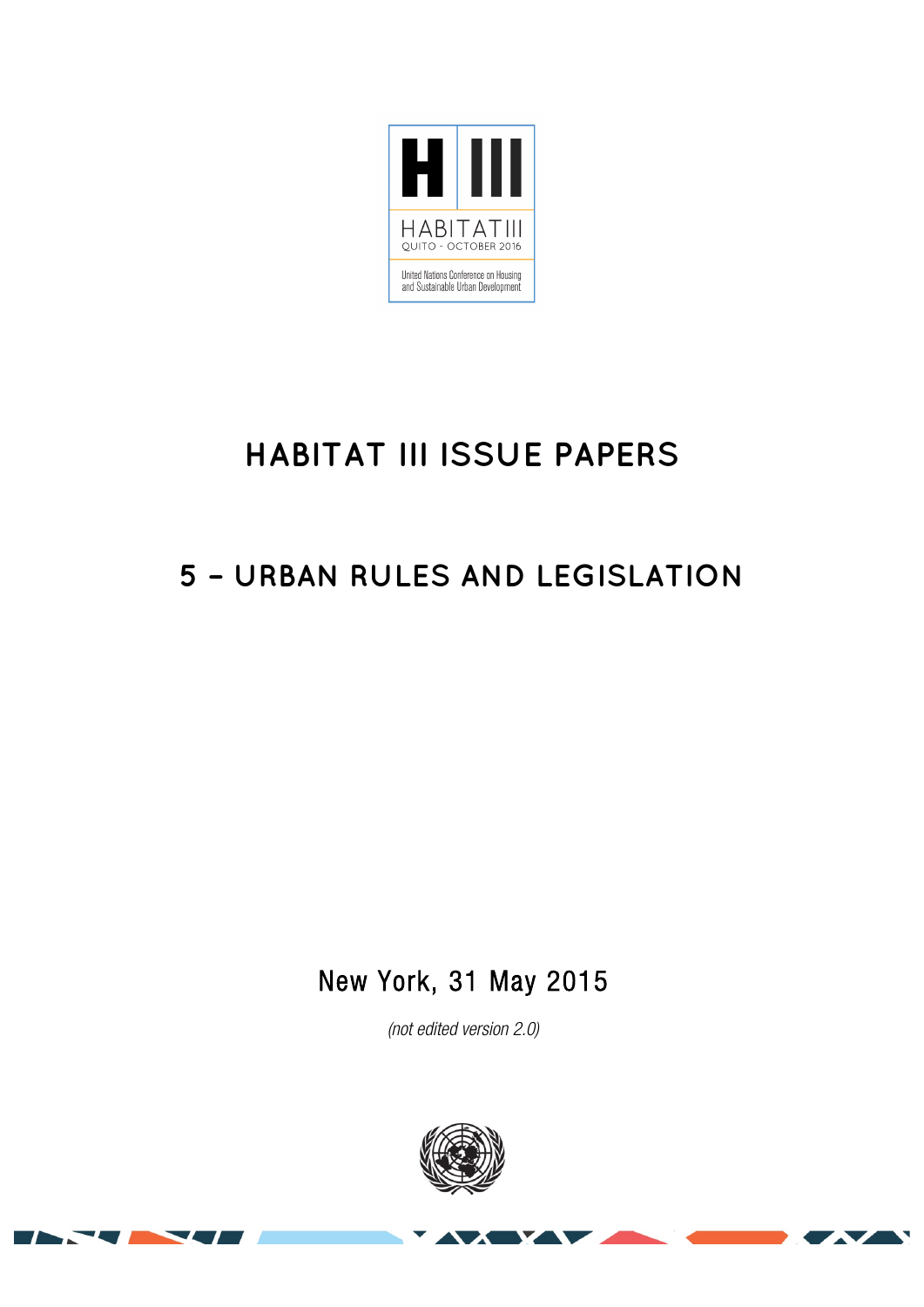

### ISSUE PAPER ON URBAN RULES AND LEGISLATION

#### KEY WORDS

Urban Law, Legislation, Rules, Informality, Equity, Accountability, Quality, Effectiveness, Rights, Policy, Implementation.

#### MAIN CONCEPTS

#### 1. Urban Law

Urban law is the collection of policies, laws, decisions and practices that govern the management and development of the urban environment. It is a broad and diverse field but one that justifies being considered collectively because of the interaction of its various elements within the single, inclusive but diverse, space that is the urban environment. Urban law has several important characteristics:

- It governs the key functions of towns and cities and reflects the rights and responsibilities of the residents and users of these urban areas. The functions are diverse, including urban planning, municipal finance, urban land administration and management, infrastructure provision, mobility and local economic development among others.
- It exists at various levels from internationally recognised rights, such as the right to housing, to national legislation and on to municipal rules or by-laws that often govern local issues such as the provision of services or the management of public space.
- Terminology may vary among countries, but law may be expressed through a variety of instruments that primarily fall within the three categories of: i) primary legislation; ii) subsidiary or delegated regulations (law made by powers conferred in primary legislation and usually including many forms of rules, codes, orders etc), and iii) also 'softer' instruments such as policies and administrative instructions of governments at all levels.
- It often has a dual character with an apparently neutral technical nature accompanied by a complex social aspect including the potential for differential impact on different groups within the urban environment. Impacts on vulnerable groups, such as the poor and the socially marginalised, being of particular concern.
- It must be considered in the context of the institutions and processes that are established by it or that are expected to implement it.

#### 2. Informality

Informality is, by definition, a question of the relationship of individuals and communities with the law: informal being in some way not in compliance with recognised law. Informality is frequently the result of inadequate, inappropriate or ineffective policies or legal frameworks that regulate activities based on assumptions regarding the socio-economic environment that do not reflect realities on the ground. This results in a situation in many cities where the laws, institutions, and policies governing economic, social, and political affairs deny a large part of society the chance to participate on equal terms. It is important to note that informality does not means that there is no system, merely that what does exist is not formally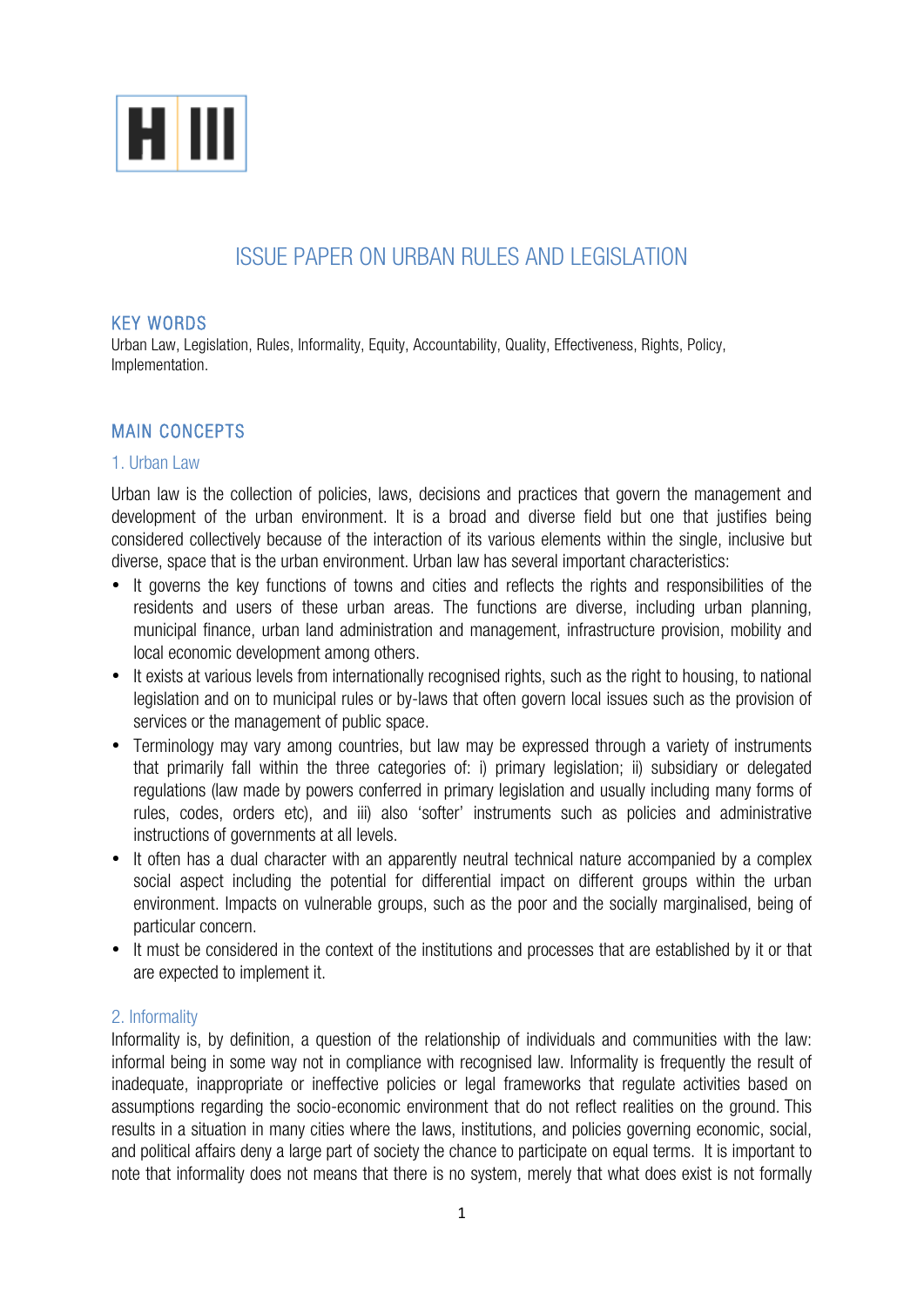

recognised. Informal local norms and institutions, including those of a traditional or customary nature, govern lives and livelihoods.

#### 3. Good quality law

The aim of all lawmakers, irrespective of their origin, is ultimately the production of legislation and rules that are capable of producing the desired regulatory results, as the policy makers of the government dictate these regulatory results. The universality of this approach can be applied to produce a practical definition of quality of legislation that cuts across legal traditions: quality of law signifies ability to produce the regulatory reforms required by policy makers. Effectiveness is the ultimate pursuit and the ultimate criterion of quality: quality is effectiveness.<sup>i</sup>

In summary, good quality law requires three foundational elements:

- i) Clear and locally relevant policy
- ii) Well constructed legal instruments that are effective in the function of translating policy into practice, that are integrated with national standards and reflect international commitments
- iii) Clear processes for the assessment and, as needed, review of rules and legislation, particularly to avoid disproportionate impact on vulnerable groups

#### 4. Essential law

A major challenge in urban law frameworks is complexity, where both the volume of rules and their technical nature are not reflective of the capacity and resources that are locally available. In many cases, complex urban law frameworks are also not reflective of policy priorities. For all urban areas, but particularly those facing immediate growth and development challenges with only limited institutional capacity and financial resources, it is beneficial to focus on the minimum set of legal instruments and tools that are:

i) necessary to deliver the most important elements of urban development policy; and,

ii) adaptable to reasonable expectations of available resources and capacity for implementation.

Once an urban area has a functioning system based on a core set of tools, it can then consider the need for expansion into more detailed or demanding approaches.

#### 5. Rule of law

The Universal Declaration of Human Rights, the historic international recognition that all human beings have fundamental rights and freedoms, recognizes that "... it is essential, if man is not to be compelled to have recourse, as a last resort, to rebellion against tyranny and oppression, that human rights should be protected by the rule of law...".<sup>"</sup>

Interpretations of the 'rule of law' vary significantly in academic literature but the United Nations consistently applies a definition that includes the formal procedural elements of equal treatment and the recognition of human rights as a necessary outcome:

For the United Nations, the rule of law refers to a principle of governance in which all persons, institutions and entities, public and private, including the State itself, are accountable to laws that are publicly promulgated, equally enforced and independently adjudicated, and which are consistent with international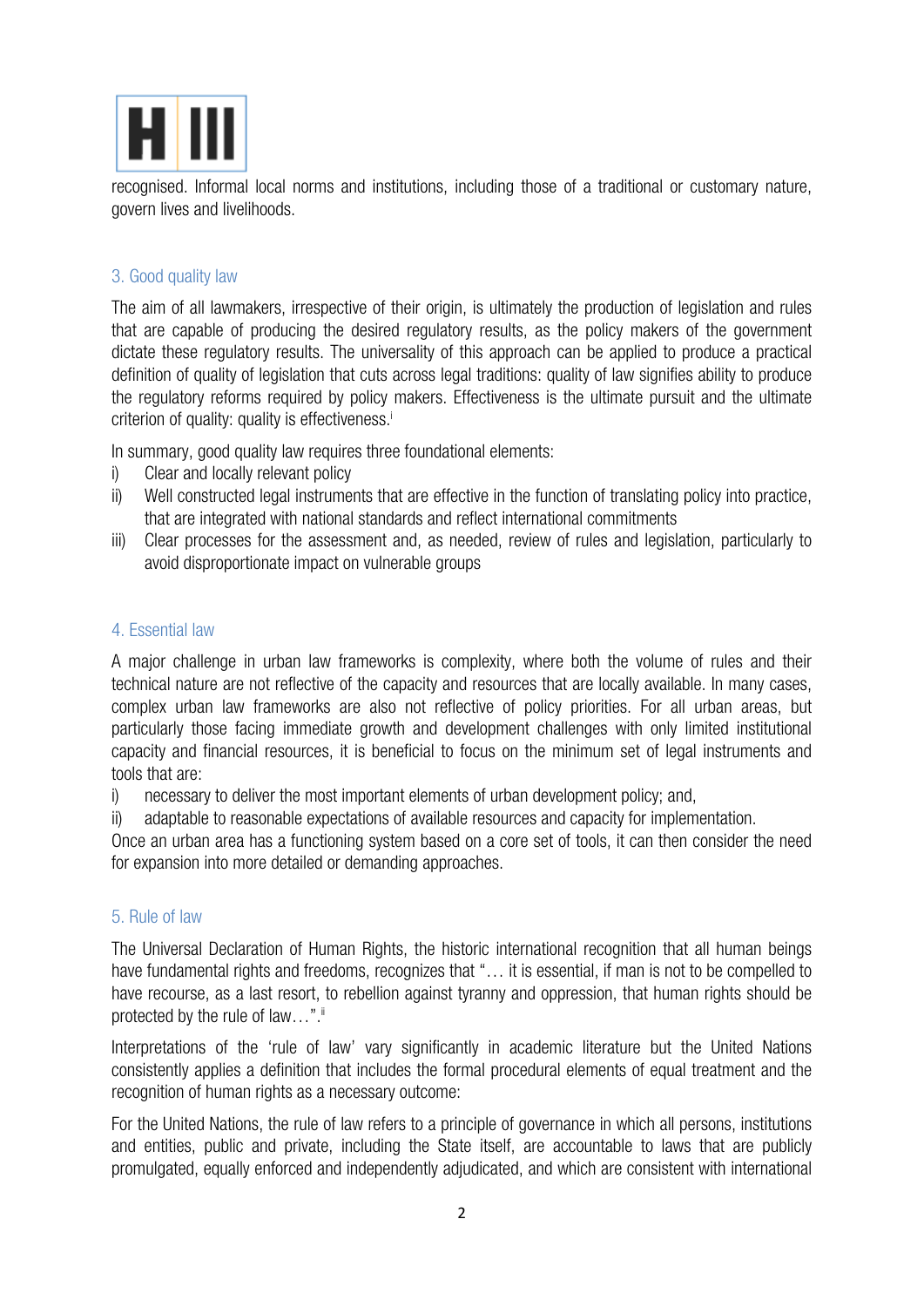

human rights norms and standards. It requires, as well, measures to ensure adherence to the principles of supremacy of law, equality before the law, accountability to the law, fairness in the application of the law, separation of powers, participation in decision-making, legal certainty, avoidance of arbitrariness and procedural and legal transparency.<sup>iii</sup>

#### FIGURES AND KEY FACTS

- The fastest-growing urban agglomerations are small and medium-sized cities (less than 1 million and 1 million to 5 million inhabitants respectively) located in Asia and Africa that are expected to grow by up to 40% by 2030. Some 80% of the world's urban dwellers currently reside in these settlements.<sup>iv</sup>
- Urban development unfolds over decades and frequently outlives its architects, both literal and metaphorical. Good quality urban law provides predictability and order in urban development from a wide range of perspectives, including spatial, societal, economic and environmental, and, through this, contributes to investment, strong economic performance and wealth creation.
- Legal systems govern the relationships among, and describe the collective objectives of, people, making urban law particularly significant in a world where 60 per cent of the population is expected to be urban by 2030.
- Good quality law has the power to promote the inclusion of vulnerable groups in the benefits of urbanisation, thereby increasing the value of these benefits for all, contributing to poverty alleviation and promoting social cohesion.
- Most poor people do not live under the shelter of the law and the opportunities it affords. Because the poor lack recognised rights, they are vulnerable to abuse. More than 4bn people around the world are estimated to be excluded from the rule of law, $v$  many because their homes and livelihoods are informal.
- Law, understood as including the institutional and financial structures it creates, is the principal means for policy implementation.
- Law, and in particular in the context of the rule of law, is the means by which rights are entrenched. It is also the framework by which institutions adopt the standards they will be governed by and, therefore, be held accountable to.

#### ISSUE SUMMARY

The 'Strategies for Implementation' of the Habitat Agenda included commitments to:

- 1. Review restrictive, exclusionary and costly legal and regulatory processes, planning systems, standards and development regulations;
- 2. Adopt an enabling legal and regulatory framework based on enhanced knowledge, understanding and acceptance of existing practices and land delivery mechanisms so as to stimulate partnerships with the private business and community sectors;
- 3. Put into effect institutional and legal frameworks that facilitate and enable the broad based participation of all people and their community organizations in decision-making of human settlement strategies, policies and programmes.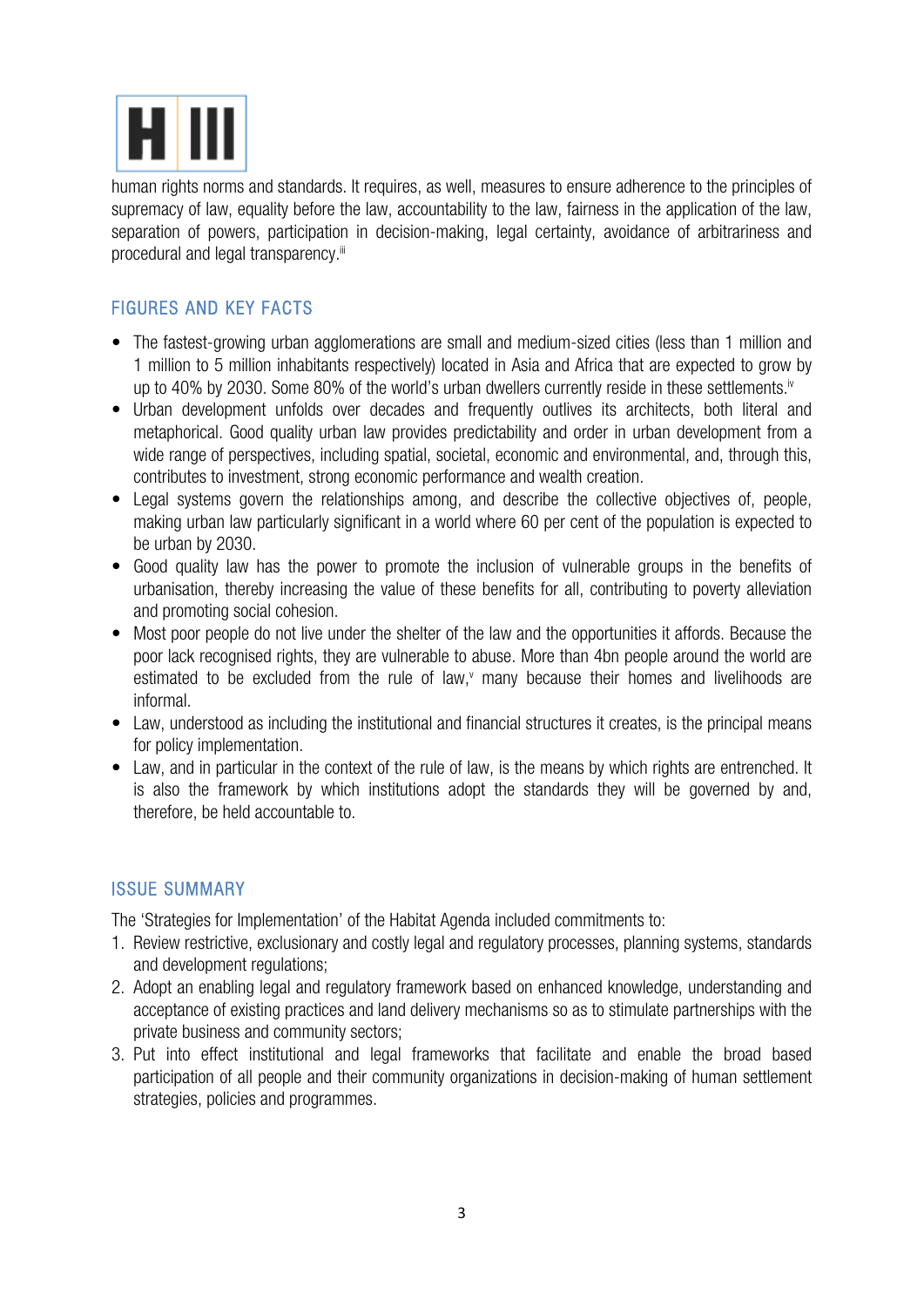

#### **Policy**

The review of laws and rules has had mixed success, with the dominant models for the principal elements of urban law substantially the same as they were twenty, and even forty, years ago.

- 1. The number of innovative, locally relevant urban law frameworks in fields such as physical planning and development control remains remarkably low, particularly in the context of the needs of human settlements with limited institutional structures and financial resources.
- 2. Urban law remains a highly segmented and complex field driven by a dynamic where technical objectives in given fields are considered in isolation from each other as well as from the institutional, financial and social factors that will determine effectiveness.
- 3. In part because of the dominance of 'universal' technical considerations, the international transfer of 'best practice', including the direct copying of legal instruments, remains the prevalent approach in developing urban law, often failing to reflect local practice and culture and providing limited or no opportunities for effective review and adjustment.
- 4. Successful interventions in urban law are more often built from incremental adjustments to, or redirections of, existing practice on the ground than from complete transformational change.
- 5. The development of urban law continues to be under-resourced, particularly in terms of time. Laws with significant impact on people's lives and on the long-term fabric of urban areas should not be written and approved in days.
- 6. When the Habitat Agenda was adopted in 1996, the role of law in development was seen as a formalistic tool to bring about development and development meant economic growth as the principal tool to fight poverty. There was a strong emphasis on deregulation and subordination of issues of equity and social development to the overarching goal of rapid economic growth. Opinions on law and development have evolved but this is not generally reflected in the law.
- 7. Physical planning, development control and infrastructure investment are all closely linked to law and policy on property rights and the extent to which rights may be exercised independently and regulated in the public interest.

#### Knowledge and Operations

- 1. Law that is locally relevant and enforceable in its context has the potential to harness the transformative potential of urbanisation. Urban legal frameworks are dominated by aspirational technical considerations and must be more informed by local needs and capacity.
- 2. Physical planning can deliver a long-term framework for development by focusing on a limited number of binding elements, including: locally appropriate systems for land management; the regulation of public space; a clear system for the identification of blocks and plots; a simple building code; and, ideally, some means for public sharing in the profits of physical development to offset infrastructure costs. Other mechanisms, such as zoning rules, can be introduced at a later stage as the necessary capacity and resources become available.
- 3. Urban law should place more emphasis on institutional processes and be more reflective of the fact that public administration is the channel through which municipal and local governments interpret and pursue the objectives of sustainable development.
- 4. The legal relations in the civil service should be appropriately regulated for effective execution of official duties in connection with the provision of public services, including:
	- with external parties (citizens, public authorities, institutions and organizations); and,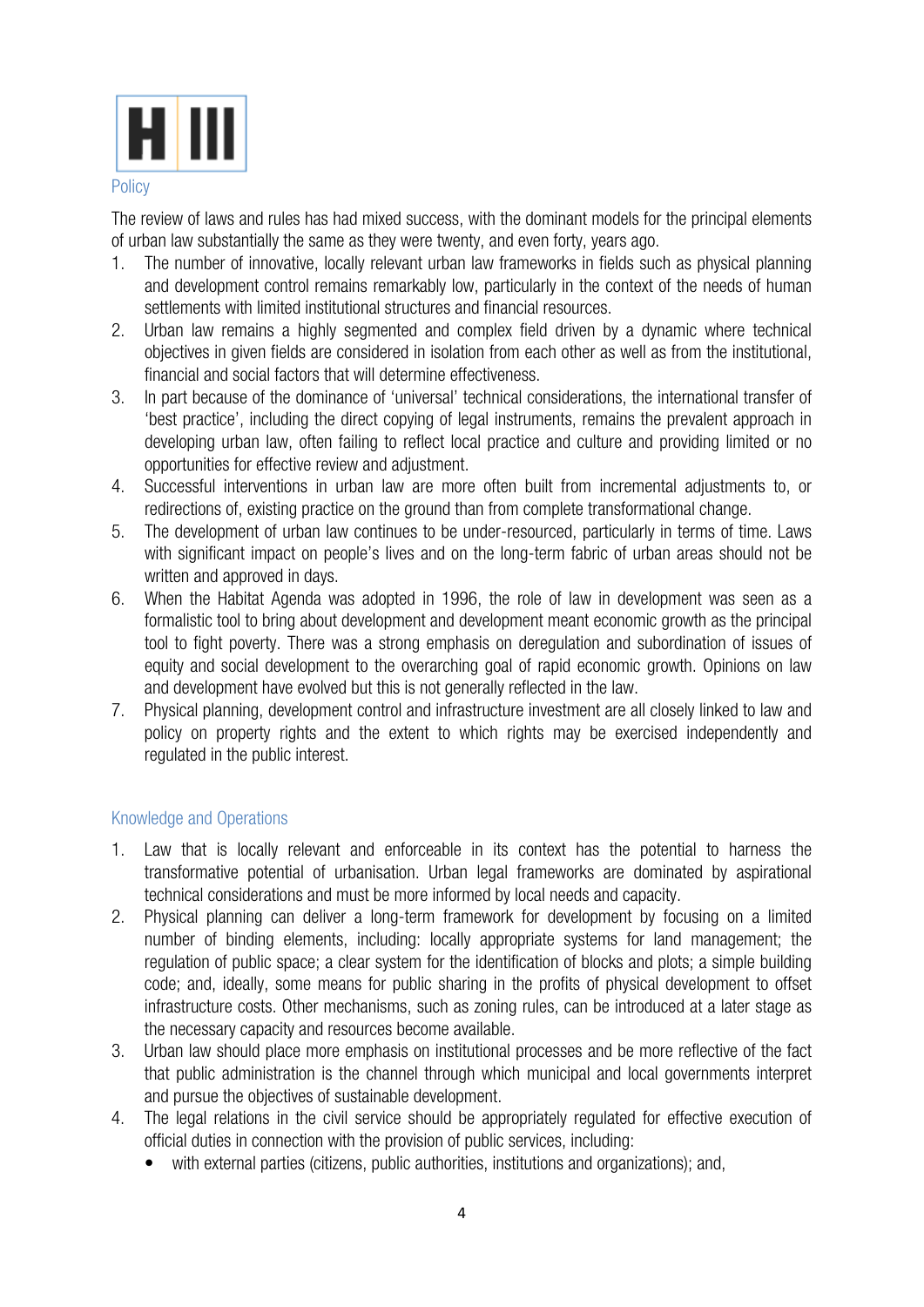

• the internal employment relations of civil servants, defining their legal status (official rights and duties, service conditions, contractual arrangements, etc).

In this connection, Codes of Ethics/Codes of Conducts may play important role in promoting professionalism and ethical behaviour in municipal governments.

- 5. In many urban areas, significant proportions (often a majority) of the population are affected by informality in their employment, housing or tenure status. These informal sectors are characterized by an absence of legal licenses, titles, and regulatory supervision. Residents in informal housing may have no recognised rights, making eviction an ever-present threat. Informal businesses operate without licenses and do not pay taxes.
- 6. There is increasing recognition of the plural nature of urban legal frameworks and of the role of these pluralistic systems in promoting inclusion and opportunity for the most vulnerable. Legal and regulatory frameworks are designed for the formal economy and, too often, they fail to protect, support and recognise the contributions of informal workers, excluding them instead of including them within frameworks of rights and responsibilities.
- 7. Legal instruments have largely failed to maintain and ensure access to adequate public space, leading to its proportional reduction and to increasing limits on access through privatisation.
- 8. The supply mechanisms for urbanised land have not been able to keep pace with the urban growth. Regulatory constraints on land supply, such as poor land allocation practices and arbitrary or discretionary normative regulations (densities, floor-area ratios, plots sizes), have limited urban productivity and the supply of affordable housing.
- 9. Urban law often focuses on property rights and owners, leaving tenants and informal occupants invisible to many areas of policy and service provision and creating structures that are not reflective of the actual social balance on the ground.
- 10. Mechanisms to encourage private development and investment and lower direct dependence on public financing are vital to accelerate sustainable urban development but must be designed to ensure that the urban poor share in the benefits of development and are not excluded by it.
- 11. Fairness, equity and inclusion can also be promoted by effective financial tools, which capture some of the value increase potentiated by land use decisions for the benefit of the poor, and for society in general.

#### Engagement

The broad based participation of all people and their community organizations in decision-making of human settlement strategies, policies and programmes remains a challenge.

- 1. Participation is increasingly recognised as an important element in the formulation, reform and review of law; both as a right and as something that may enhance the effectiveness of the result.
- 2. Accountability, and the rule of law more generally, is fundamental to meaningful participation in decision-making.
- 3. Locally relevant mechanisms for alternative dispute resolution, such as an ombudsman, should be introduced to improve access to justice and enhance accountability in the most efficient and just manner possible.
- 4. There is a continuing need for legal frameworks to recognise the need for access by different audiences; at least including the judiciary, legislature and the public (with the public being those who might reasonably be affected including specialists and non-specialists).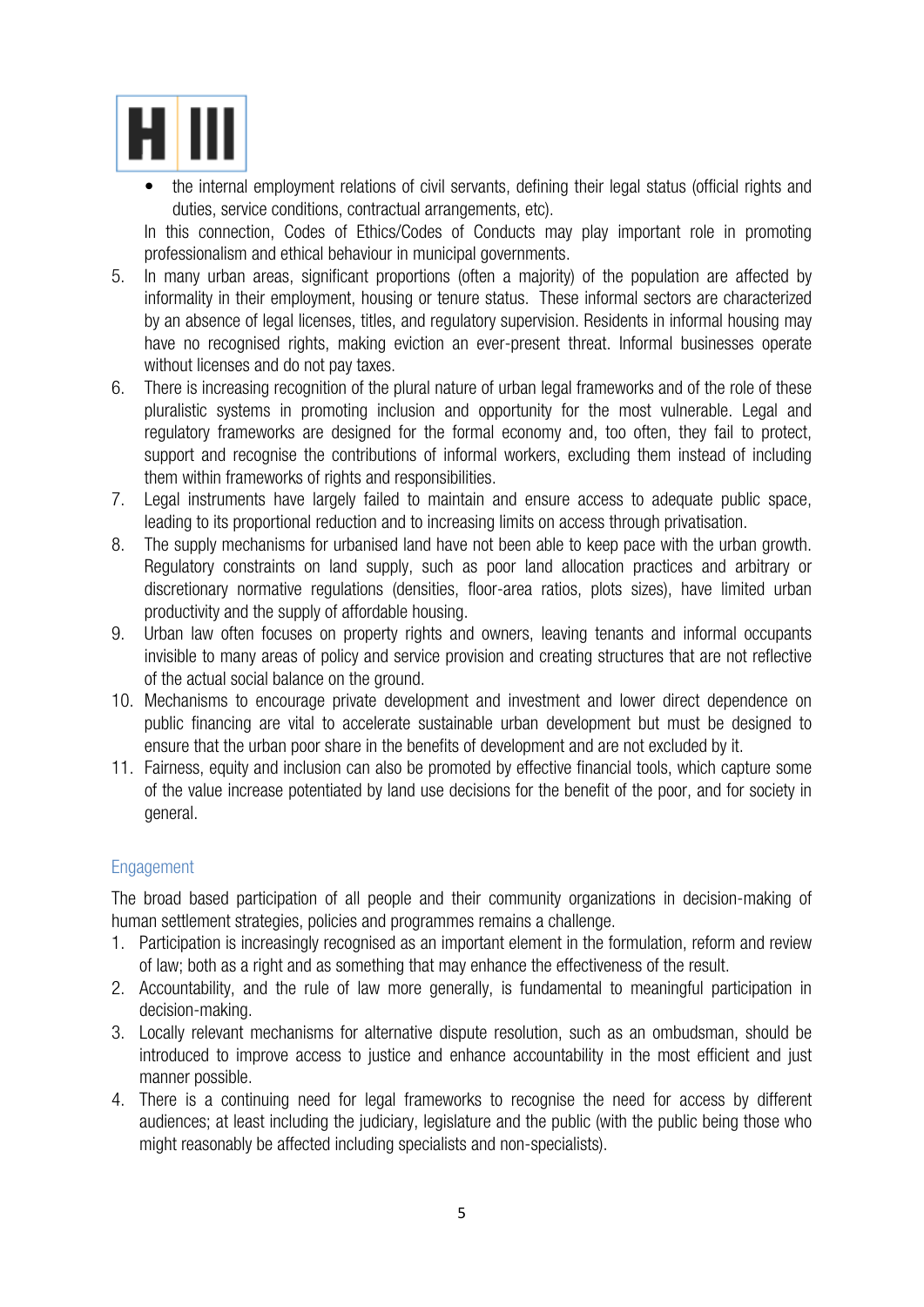

- 1. The recognition that good quality law makes efficiency for both governments at all levels and citizens and realistic implementation pathways inherent in the instrument itself has the potential to significantly enhance the effectiveness of urban law.
- 2. The effectiveness of urban law depends upon a series of elements, chief among which are clear and coherent policy and legislative instructions, the appropriateness of the legal instrument selected with primary legislation being a last resort, the efficiency of the mechanisms proposed and the quality of the text of the instrument, but, above all local relevance and practicality.
- 3. Institutional and procedural structures are central to the delivery of technical standards and are mostly determined by law. When adequately considered and tested at the design stage, the effectiveness of institutional and procedural structures can be significantly enhanced.
- 4. Recognition that a focus on essential law will provide the most effective support to sustainable urban development. Governments should identify the minimum set of instruments and tools to deliver the most important elements of a legal framework with an emphasis on the needs of small to medium settlements with limited institutional structures and financial resources. For these resource poor small to medium settlements, priority must be placed on the principal urban design elements that can reasonably be achieved and that will have the maximum impact on social outcomes and livelihoods. Rights and the protection of vulnerable groups must be central to assessments of impact.
- 5. Local and regional law making and legislative interpretation powers significantly influence the implementation of policy on the ground. These are often highly discretionary and exist within relatively weak governance frameworks, so appropriate balances between accountability and discretion must be achieved.
- 6. National and international standards, particularly for the rule of law and human rights, should be integrated into instruments and administrative practice and this integration should be regularly reviewed for effectiveness.
- 7. Municipal finance is considered in a separate issue paper, but the need to explicitly recognise a range of locally empowering municipal finance tools in law and to link these with institutional structures and policy objectives is of fundamental importance.

#### PLATFORMS AND PROJECTS

- 1. UN-Habitat Urban Legislation theme. Urban Legislation is one of the priority areas in UN-Habitat's strategic plan. See: http://unhabitat.org/urban-themes/urban-legislation/.
- 2. Urban Legal Network. A UN-Habitat led initiative in partnership with the Global Land Tool Network to provide secondary information on urban law and connect those working in the field. See: http://www.uln.gltn.net/.
- 3. The United Nations Public Administration Network. The Division for Public Administration and Development Management of the Department of Economic and Social Affairs of the United Nations was mandated by the General Assembly to establish UNPAN in 1999. UNPAN is an internet-based network that links regional and national institutions devoted to public administration, thereby facilitating information exchange, experience sharing, and training in the area of public sector policy and management. See: http://www.unpan.org/.
- 4. The United Nations Rule of Law Coordination and Resource Group. RoLCRG is facilitated by the Rule of Law Unit in the Office of the Secretary General and is responsible for the overall coordination and